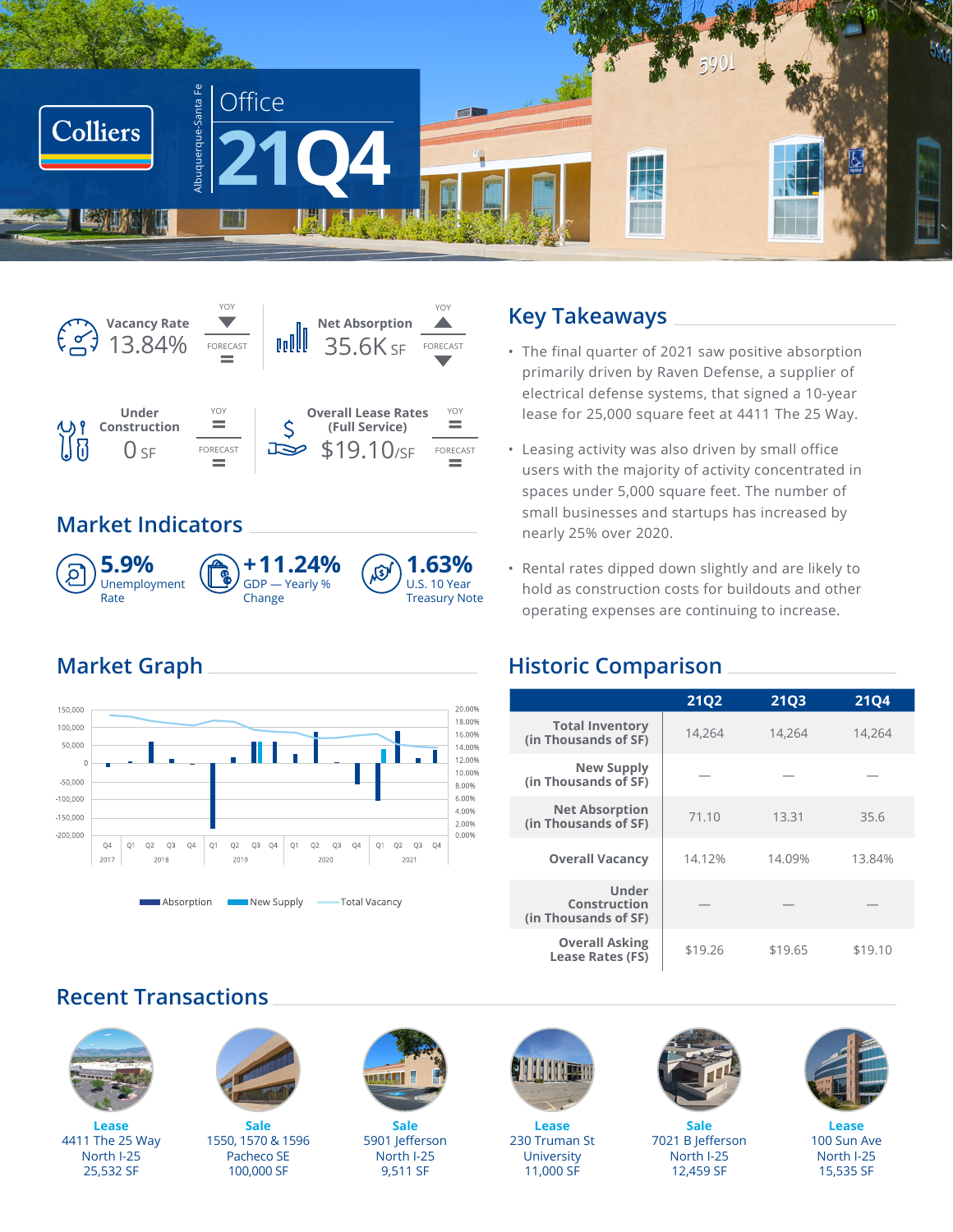

## **Office market continues to see positive absorption**

**Increased market activity was driven primarily by small businesses growth**

The final quarter of 2021 saw positive absorption in the Albuquerque office market, continuing to signal activity and recovery from the uncertainty of COVID-19. Approximately 35,638 SF was absorbed through a variety of mid-sized deals, and average asking rates fell slightly to \$19.10 Full Service. The final vacancy rate came to 13.84%, down 18 basis points from last quarter. This continues a downward trend in vacancy rates, with this quarter's being the lowest in the office market since 2009.

Small businesses are driving the search for office space, with the amount of new small businesses and startups increasing by 24.6% from the national average in 2020. This growth is outpacing business loss for the first time in several years, as the pandemic inspires career entrepreneurs and individuals who were laid off or unemployed to explore starting their own businesses. Small businesses have seized the opportunities the pandemic presented, especially in the industrial and non-traditional sectors, and are now coming back to the office market along with more traditional office users.

Small, move-in ready spec spaces are the most desirable and are driving major market activity, both due to the small business growth and the cost and timing delays of construction and renovation. Tenants on short notice to attain space may not have the time is takes for construction to meet their needs, and the increased costs of constructing needed improvements may also drive lease rates and terms up, making move-in ready space far more appealing.

Lease rates are anticipated to increase in 2022 due to new owners investing in making previously obsolete spaces into fresh, appealing and modern buildings, with the high cost of the construction increasing asking prices overall. Nationally, the majority of vacancies continues to be in Class B and C spaces, with high quality spaces being leased quickly.

The largest positive absorption of the quarter took place at 4411 The 25 Way, where Raven Defense signed a 10-year lease to occupy the 25,552 SF space. The space will serve as research development and manufacturing for the expanding tech company.

Cyber Security Works leased 3,269 SF at 2440 Louisiana Blvd NE as part of its merger with Arizona-based technology consultant

*Continued on back page*

## **Vacancy by Submarket**

**Vacancy and Rate Trends**



#### 25,00% \$22.00 \$20.00 20.00% \$18.00 15.00% \$16.00 10.00%  $$14.00$ 5.00% \$12.00 \$10.00 0.00%  $\frac{18}{9}$  $\widetilde{\mathbb{C}}$  $\frac{1}{2}$  or  $\frac{8}{2}$   $\frac{5}{8}$   $\frac{8}{8}$   $\frac{5}{8}$   $\frac{8}{8}$  $\overline{20}$  $\bar{Q}$ Vacancy Rate

## **Historical Vacancies**

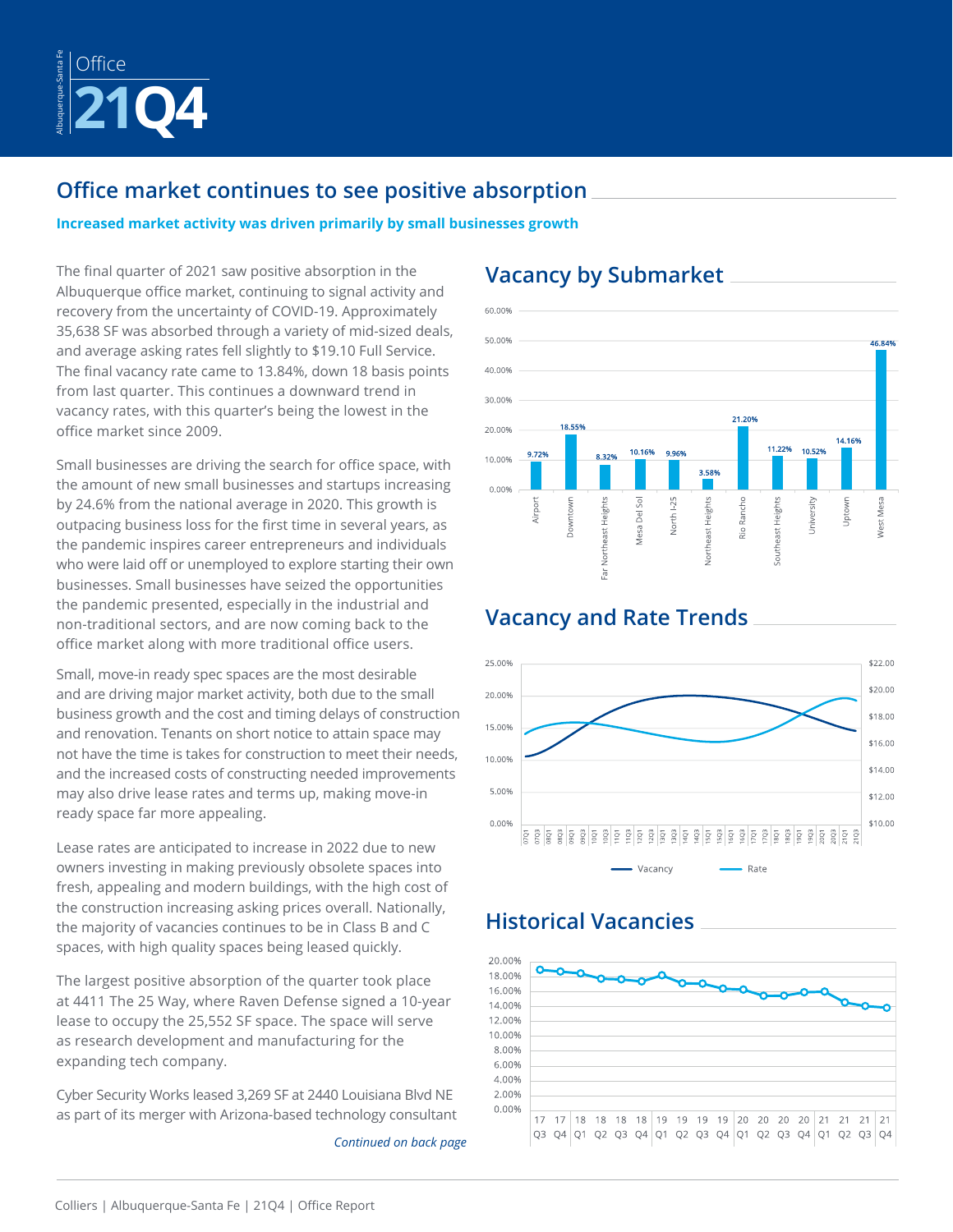

### **Market Statistics by Class**

### **Albuquerque — Office**

| <b>Asking Rent</b> | <b>Total SF</b> | <b>Available SF</b> | <b>Vacancy</b> | Available % | Vacancy % | Absorption | <b>Rent Q4 2021</b> |
|--------------------|-----------------|---------------------|----------------|-------------|-----------|------------|---------------------|
| Class A            | 1,629,308       | 99.077              | 278,368        | 6.08%       | 17.09%    | 11,529     | \$22.81             |
| Class B            | 9.782.832       | 1.265.513           | .349.051       | 12.94%      | 13.79%    | 29,240     | \$19.12             |
| Class C            | 2.851.736       | 219,727             | 346,846        | 7.71%       | 12.16%    | (5.131)    | \$17.26             |
|                    | 14,263,876      | 1,584,317           | 1,974,265      | 11.11%      | 13.84%    | 35,638     | \$19.10             |

### **Santa Fe — Office**

| <b>Asking Rent</b> | <b>Total SF</b> | <b>Available SF</b>             | <b>Vacancy</b>                  | <b>Available %</b> | Vacancy % | <b>Absorption</b>                          | <b>Rent Q4 2021</b> |
|--------------------|-----------------|---------------------------------|---------------------------------|--------------------|-----------|--------------------------------------------|---------------------|
| Class A            | 278,515         | $\hspace{0.1mm}-\hspace{0.1mm}$ | 20,030                          | 0.00%              | 7.19%     | 28,851                                     | \$32.00             |
| Class B            | 1.768.440       | 104,795                         | 104.795                         | 5.93%              | 5.93%     | 6.573                                      | \$29.16             |
| Class C            | 207,718         | $\hspace{0.1mm}-\hspace{0.1mm}$ | $\hspace{0.1mm}-\hspace{0.1mm}$ | 0.00%              | 0.00%     | $\qquad \qquad \overline{\qquad \qquad }%$ | $\qquad \qquad$     |
|                    | 2,254,673       | 104,795                         | 124.825                         | 4.65%              | 5.54%     | 35.424                                     | \$29.69             |

### **Market Statistics by Submarket**

#### **Albuquerque — Office**

| <b>Submarket</b>      | <b>Total SF</b> | <b>Available SF</b> | <b>Vacancy</b> | Available % | Vacancy % | <b>Absorption</b> | <b>Rent Q4 2021</b> |
|-----------------------|-----------------|---------------------|----------------|-------------|-----------|-------------------|---------------------|
| Airport               | 1,033,501       | 100,457             | 100,457        | 9.72%       | 9.72%     | (31, 813)         | \$16.16             |
| Downtown              | 3,198,630       | 249,455             | 593,401        | 7.80%       | 18.55%    | 13.741            | \$18.75             |
| Far Northeast Heights | 978,921         | 73,175              | 81,489         | 7.48%       | 8.32%     | 14,117            | \$18.28             |
| Mesa del Sol          | 297,447         |                     | 30,228         | 0.00%       | 10.16%    |                   |                     |
| North I-25            | 3,663,341       | 383,069             | 364,882        | 10.46%      | 9.96%     | 34,304            | \$20.89             |
| Northeast Heights     | 865,554         | 33,617              | 30,974         | 3.88%       | 3.58%     | (10,681)          | \$19.35             |
| Rio Rancho            | 611.749         | 128,858             | 129,664        | 21.06%      | 21.20%    | 651               | \$19.31             |
| Southeast Heights     | 858,375         | 96,558              | 96,308         | 11.25%      | 11.22%    | (1,025)           | \$16.00             |
| University            | 421,497         | 28,588              | 44,322         | 6.78%       | 10.52%    |                   | \$18.91             |
| Uptown                | 1,808,891       | 244,162             | 256,162        | 13.50%      | 14.16%    | 12.744            | \$18.98             |
| West Mesa             | 525,970         | 246,378             | 246,378        | 46.84%      | 46.84%    | 3,600             | \$20.21             |
| Total                 | 14,263,876      | 1,584,317           | 1,974,265      | 11.11%      | 13.84%    | 35,638            | \$19.10             |

\* Office inventory includes all multi-tenant and single tenant buildings at least 10,000 square feet. Available space includes all vacant space and occupied space currently on the market for lease. Government and medical buildings are not included if these tenants own and occupy 100% of the building. Asking rates are full service gross on a per square-foot annual basis. "Change in Availability" is based on the change of availability from beginning of quarter to the end. "Absorption" is based on the change of vacancy from the beginning of the quarter to the end. Rent is calculated by weighted average of full service rental rates. NNN and Modified gross marketed rates are adjusted to reflect full service rents.

Scott A. Whitefield, Qualifying Broker — Lic. #15079 Copyright ©2022 Colliers International.

#### Copyright © 2022 Colliers

The information contained herein has been obtained from sources deemed reliable. While every reasonable effort has been made to ensure its accuracy, we cannot guarantee it. No responsibility is assumed for any inaccuracies. Readers are encouraged to consult their professional advisors prior to acting on any of the material contained in this report.